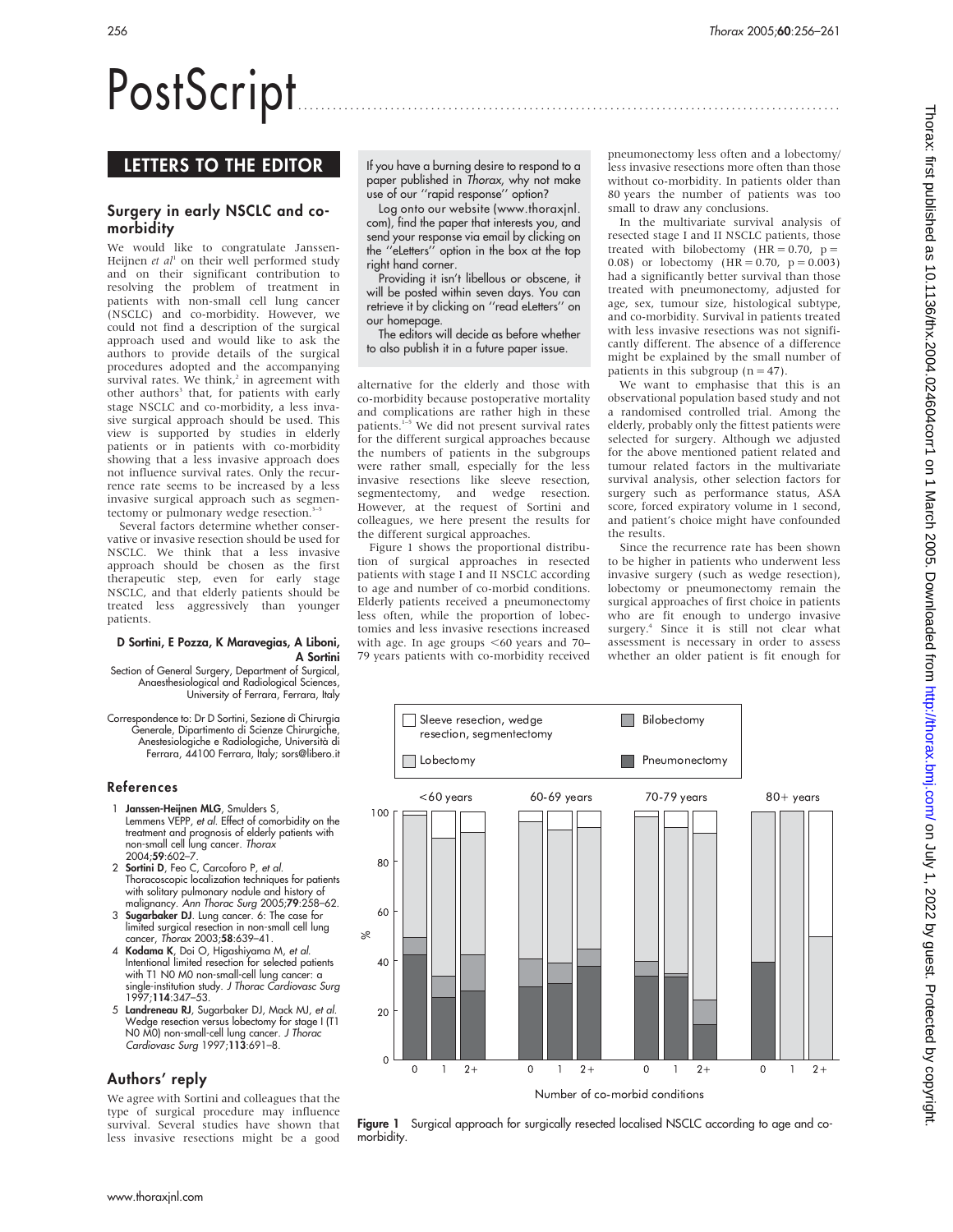invasive surgery, future studies should focus on this topic.

#### M L G Janssen-Heijnen, H J A A van Geffen, V E P P Lemmens, F W J M Smeenk, S A Smulders, J W W Coebergh Eindhoven Cancer Registry, The Netherlands

Correspondence to: Dr M L G Janssen-Heijnen, P O Box 231, 5600 AE Eindhoven, The Netherlands; research@ikz.nl

#### References

- 1 Harvey JC, Erdman C, Pisch J, et al. Surgical treatment of non-small cell lung cancer in patients older than seventy years. J Surg Oncol 1995;60:247–9.
- 2 Kodama K, Doi O, Higashiyama M, et al. Intentional limited resection for selected patients with T1 N0 M0 non-small-cell lung cancer: a single-institution study. J Thorac Cardiovasc Surg 1997;114:347–53.
- 3 Landreneau RJ, Sugarbaker DJ, Mack MJ, et al. Wedge resection versus lobectomy for stage I (T1<br>N0 M0) non-small-cell lung cancer. *J Thorac*<br>*Cardiovasc Surg* 1997;**113**:691–8, discussion 698–700.
- 4 Sugarbaker DJ. Lung cancer. 6: The case for limited surgical resection in non-small cell lung cancer, Thorax 2003;58:639–41.
- 5 Alexiou C, Beggs D, Onyeaka P, et al. Pneumonectomy for stage I (T1N0 and T2N0) nonsmall cell lung cancer has potent, adverse impact on survival. Ann Thorac Surg 2003;76:1023–8.

## Recruitment of ethnic minorities to asthma studies

The research letter by Sheikh and co-authors<sup>1</sup> addresses an important area but, regrettably, does not hit the nail on the head. Information on ethnicity of study participants is often missing in asthma studies, as the authors clearly show. However, presenting this information—for example, in the table of baseline characteristics when reporting a clinical trial—is only a first step. Much more important is the inclusion of this characteristic in the analysis of effect modification or subgroup analysis. Only then will we know whether ethnicity really matters when applying a certain intervention.

I would welcome a further report from the authors giving details about the actual incorporation of ethnicity in data analysis.

#### J C van der Wouden

Department of General Practice, Erasmus MC University Medical Center Rotterdam, P O Box 1738, 3000 DR Rotterdam, The Netherlands; j.vanderwouden@erasmusmc.nl

#### Reference

1 Sheikh A, Panesar SS, Lasserson T, et al. Recruitment of ethnic minorities to asthma studies. Thorax 2004;59:634.

## Authors' reply

We are grateful to Dr van der Wouden for raising the important point of ensuring that ethnicity data are used when analysing trial results. Of the 23/70 studies (32.8%) reporting information on ethnicity in the trial report, all confined mention of ethnicity only to baseline characteristics of included participants. Thus, none of these 23 studies factored ethnicity into the analysis of results. A possible explanation for this rather disappointing observation is that the number of subjects recruited from minority ethnic

groups tended to be small, thereby precluding any meaningful ethnic-specific subgroup analysis. Unfortunately, this is a problem not solely confined to asthma studies; for example, less than 30% of clinical trials on epilepsy which reported ethnicity used the information in the analysis.<sup>1</sup>

In designing clinical trials, pragmatic and cost considerations often force investigators to focus on the main objectives of the study, forcing considerations concerning subgroup analyses onto the back burner during trial planning. Most clinical trials therefore lack sufficient power for subgroup analyses;<sup>2</sup> however, this appears to be a problem that is particularly common in relation to subgroup analysis by ethnicity.<sup>3</sup>

Our motivation for undertaking this study was to highlight the disparity in recruitment between ethnic minorities and the majority into trials in a disease where ethnic considerations may be relevant. Asthma is one such area, but there are also others.<sup>4</sup> van der Wouden is entirely correct in asserting that improving recruitment of minority ethnic groups is only half the battle; at least equally important—if not more so—is ensuring that information on ethnicity is meaningfully and competently used when analysing data and presenting results.<sup>5</sup> Both issues should now be prioritised by the respiratory research community.

#### G Netuveli, S S Panesar

Division of Primary Care and Population Health Sciences, Imperial College, London, UK

#### T Lasserson

Cochrane Airways Group, St George's Hospital Medical School, London, UK

#### A Sheikh

Department of Primary Care Research and Development, Division of Community Health Sciences: GP Section, University of Edinburgh, UK

Correspondence to: Professor A Sheikh, Department of Primary Care Research and Development, Division of Community Health Sciences: GP Section, University of Edinburgh, UK; aziz.sheikh@ed.ac.uk

#### References

- 1 Burneo JG, Martin R. Reporting race/ethnicity in epilepsy clinical trials. Epilepsy Behav 2004;5:743–5.
- 2 Pocock SJ, Assmann SE, Enos LE, et al. Subgroup analysis, covariate adjustment and baseline comparisons in clinical trial reporting: current practice and problems. *Stat Med*<br>2002;**21**:2917–30.
- 3 Svensson CK. Representation of American blacks in clinical trials of new drugs. JAMA 1989;261:263–5.
- 4 Gifford AL, Cunningham WE, Heslin KC, et al. Participation in research and access to experimental treatments by HIV-infected patients. N Engl J Med 2002;346:1373–82.
- 5 Schwartz RS. Racial profiling in medical research. N Engl J Med 2001;344:1392–3.

## EBC pH and chronic cough

We read with interest the recent article by Niimi et al reporting low levels of exhaled breath condensate (EBC) pH in patients with chronic cough.<sup>1</sup> We and others have described low EBC pH in association with airway inflammation in allergic asthma, cystic fibrosis, and chronic obstructive pulmonary disease. $2-4$  In these studies there is a relatively close association between inflammation and low pH which is shown by the further fall in pH during exacerbations.<sup>2</sup> However, in non-asthmatic chronic cough, while there is a low grade inflammation present in some subjects, this is much less than would be required to invoke inflammation as the major cause of airway acidification.

It is unclear from the description of the assessment protocol how patients were allotted their individual diagnostic categories. A positive methacholine challenge test is not infrequently found in patients with reflux<sup>5</sup> and, even in classical asthma, reflux is a common phenomenon.<sup>6</sup> We would suggest that there has been a significant underdiagnosis of reflux disease in this cohort because of the lack of a structured history, the non-uniform application of investigations, and the failure to perform full oesophageal assessment, particularly manometry. We have shown that, when oesophageal manometry is not performed, a significant number of patients with reflux cough will be missed.7 Proton pump inhibitors at conventional doses only temporarily increase the pH of gastric reflux and do not prevent reflux per se and, unsurprisingly, only improve symptoms in a proportion of patients with reflux cough. A failure of cough to improve with proton pump inhibitors does not therefore adequately rule out reflux cough.

The simplest explanation for the low airway pH observed by Niimi et al is that a large proportion of the subjects had laryngopharyngeal reflux. This would also explain the otherwise surprising finding of a similar EBC pH across the authors' diagnostic categories.

#### A Morice

Academic Department of Medicine, Castle Hill Hospital, Cottingham, East Yorkshire HU16 5JQ, UK; a.h.morice@hull.ac.uk

#### References

- 1 Niimi A, Nguyen LT, Usmani O, et al. Reduced pH and chloride levels in exhaled breath condensate of patients with chronic cough. Thorax 2004;59:608–12.
- 2 Ojoo JC, Mulrennan S, Kastelik JA, et al. Exhaled breath condensate pH and exhaled nitric oxide in allergic asthma and in cystic fibrosis. Thorax 2005;60:22–6.
- 3 Kostikas K, Papatheodorou G, Ganas K, et al. pH in expired breath condensate of patients with inflammatory airway diseases. Am J Respir Crit Care Med 2002;165:1364–70.
- 4 Tate S, MacGregor G, Davis M, et al. Airways in cystic fibrosis are acidified: detection by exhaled
- breath condensate. Thorax 2002;57:926–9. 5 Bagnato GF, Gulli S, Giacobbe O, et al. Bronchial hyperresponsiveness in subjects with gastroesophageal reflux. *Respiration*<br>2000;**67**:507–9.
- 6 Vincent D, AM, Leport J, et al. Gastrooesophageal reflux prevalence and relationship with bronchial reactivity in asthma. Eur Respir J 1997;10:2255–9.
- 7 Kastelik JA, Redington AE, Aziz I, et al. Abnormal oesophageal motility in patients with chronic cough. Thorax 2003;58:699–702.

## Effect of oxygen on recovery from maximal exercise in COPD

I read with great interest the article by Stevenson and Calverley and related editorial.<sup>12</sup> An important and unexplained finding was the fact that instrumented patients using a mouthpiece and noseclip took significantly longer to recover from breathlessness after exercise than those who wore only a facemask (non-instrumented), irrespective of oxygen or air delivery. The mean (SE)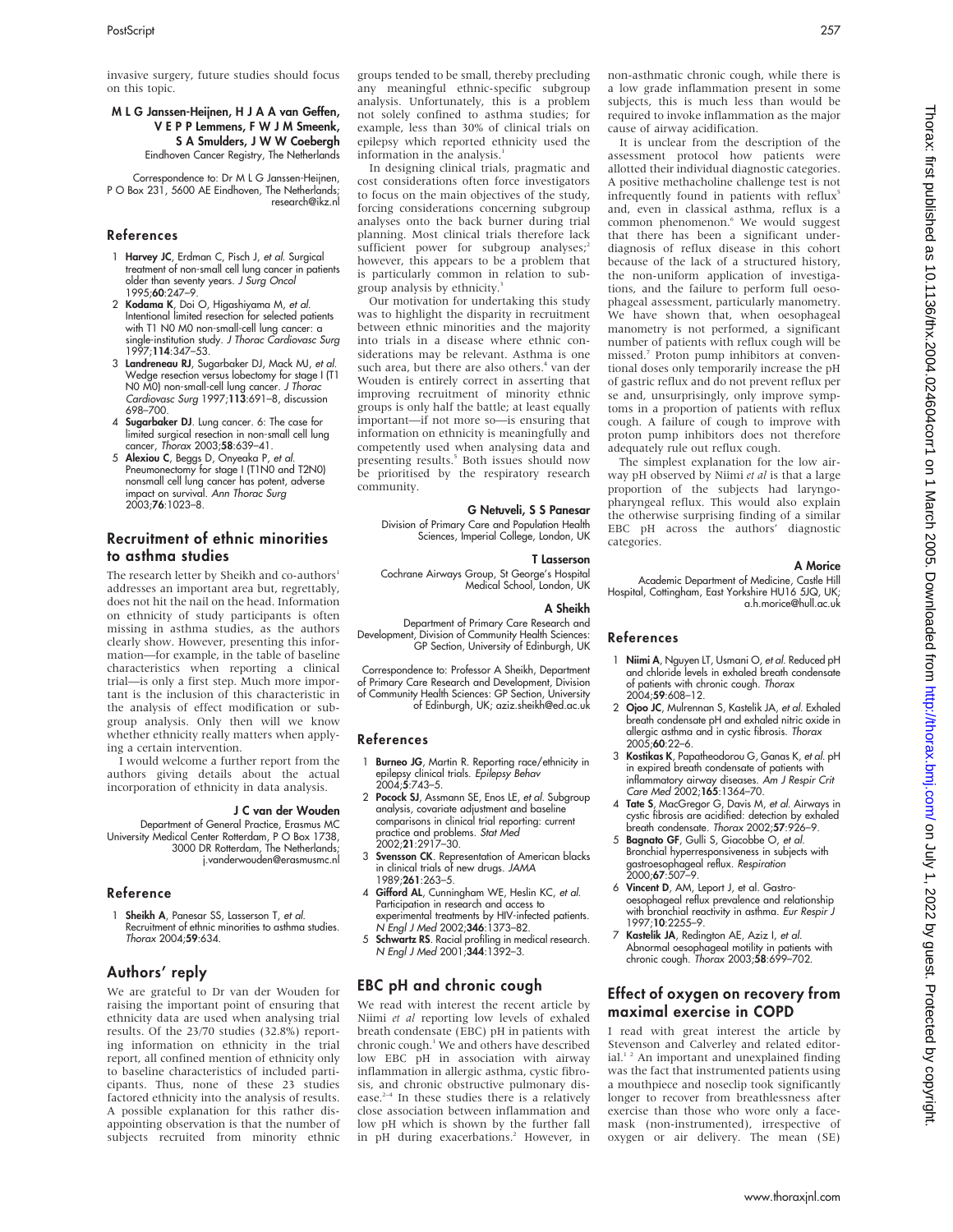We have recently reported that normal subjects have both quantitative and qualitative differences in ventilation and ventilatory patterns when adopting nasal compared with oral routes for ventilation.<sup>45</sup> Minute ventilation and its components (tidal volume and breathing frequency) were reduced by a mean of 33% and followed a shift of thoracoabdominal respiration to favour ''diaphragmatic'' breathing during nasal ventilation and ''upper thoracic cage'' during mouth breathing. The clinical implications of this have been explored by using a specifically designed questionnaire to discover breathing preferences (mouth/nose) in patients with chronic respiratory diseases including COPD. The findings revealed a high prevalence of symptoms of dysfunctional ventilation and, for the first time, strongly linked them to a preference for mouth breathing.<sup>6</sup>

Evidence now suggests that proprioceptive input from a number of sources (including pulmonary and chest wall) forms the final common pathway for the perception of breathlessness.<sup>8</sup> Thus, it seems that mouth breathing per se may predispose to the perception of breathlessness by dynamically changing chest wall mechanics by a resultant increase in ventilation and subtle shift in thoracoabdominal respiration.

Fully instrumented patients in the study are, by definition, obligate mouth breathers and, for the reasons offered, this may provide the sole explanation for the findings of the persistent breathlessness. The relevance of the time honoured practice of measuring ventilation with a mouthpiece and noseclip needs to be carefully reviewed in the future.

#### A J Williams

Department of Thoracic Medicine, Royal Bournemouth Hospital, Bournemouth BH7 7DW, UK; Alan.Williams @rbch-tr.swest.nhs.uk

#### References

- 1 Stevenson NJ, Calverley PMA. Effect of oxygen on recovery from maximal exercise in patients with chronic obstructive pulmonary disease. Thorax 2004;59:668–72.
- 2 Roberts CM. Short burst oxygen therapy for the relief of breathlessness in COPD. Thorax 2004;59:638–40.
- 3 Folgering H, Olivier O. The diving response depresses ventilation in man. Bull Eur Physiopathol Respir 1985;21:143-7
- 4 Brammer PA, Compton-Price T, Williams AJ. Changes in ventilatory patterns and lung volumes during oral and nasal breathing in normal subjects. *Am J Respir Crit Care Med*<br>2001;**163**:A413.
- 5 Williams AJ, Compton-Price T. Quantitative and qualitative differences in lung function and ventilatory patterns in normal subjects adopting oral and nasal breathing. Am J Respir Crit Care Med 2003;167:A545.
- 6 Williams AJ, Speed K, Compton-Price T. Mouth breathing and ventilatory dysfunction in respiratory disease – a new perspective.<br>Am J Respir Crit Care Med 2004;**169**:A724.
- 7 Williams AJ, Speed K, Compton-Price T. Interrelationships between mouth breathing and

ventilatory dysfunction in respiratory disease. . 11.iii71.bh*rax* 2003;**58(**Suppl III):iii

8 Killian KJ, Campbell EJM. Dyspnoea. In: Roussos C, Macklem PT, eds. The thorax. Part B. 2nd ed. New York: Marcel Decker, 1985:1709–47.

## Authors' reply

We are grateful for Dr Williams' positive comments about our study which was primarily designed to evaluate the relationship between the physiological effects of supplementary oxygen in normoxaemic COPD patients and the intensity of their dyspnoea when oxygen was administered after a standardised exercise stimulus.<sup>1</sup> The difference between the instrumented and noninstrumented patients was not a primary outcome and should therefore be interpreted with some caution, at least from the statistical point of view. Nonetheless, we agree that stimulation of upper airway receptors can be an important mechanism for modifying respiratory sensation, as we suggested several years ago when we found that administering cold air during exercise reduced the intensity of exercise induced dyspnoea.2 We can confirm that breathing with a noseclip and mouthpiece modifies the pattern of regional chest wall ventilation in COPD patients compared with non-instrumented breathing when assessed by optoelectronic plethysmography. These changes at rest did not modify the pattern of chest wall movement during exercise that we recently described,<sup>3</sup> and this would argue against Dr Williams' suggestion that the breathing route is a major contributory factor to dyspnoea intensity. It is possible that the switch to mouth breathing reflects a need to reduce inspiratory resistance and is thus an adaptive response in these patients. Further work in this interesting area will be needed to resolve these important issues.

#### P M A Calverley

University Hospital Aintree, Liverpool, UK; pmacal@liverpool.ac.uk

#### References

- 1 Stevenson NJ, Calverley PM. Effect of oxygen on recovery from maximal exercise in patients with chronic obstructive pulmonary disease. Thorax 2004;59:668–72.
- 2 Spence DP, Graham DR, Ahmed J, et al. Does cold air affect exercise capacity and dyspnea in stable chronic obstructive pulmonary disease? Chest 1993;103:693–6.
- 3 Aliverti A, Stevenson N, Dellaca RL, et al. Regional chest wall volumes during exercise in chronic obstructive pulmonary disease. Thorax 2004;59:210–6.

## $\alpha_1$ -Antitrypsin genotype unaffected by age

In a recent otherwise excellent editorial in Thorax, <sup>1</sup> Dr Seersholm indicated that our previous results on the decline in forced expiratory volume in 1 second  $(FEV_1)$  based on the Copenhagen City Heart Study<sup>2</sup> are biased. We disagree, and rather believe that our study of the general population is prone to less bias than case-control or family based studies.

Dr Seersholm argues that, because we genotyped study participants after measurement of FEV<sub>1</sub> in 1976–8, 1981–4, and 1991–4, our results are biased.<sup>1</sup> Certainly, if conventional risk factors are measured after development of disease, the disease might be the cause of the risk factor rather than vice versa. However, an  $\alpha_1$ -antitrypsin MZ genotype in a newborn does not change into a ZZ genotype by age. Therefore, the Pi MZ genotype preceded  $FEV<sub>1</sub>$  outcomes in our study, even though genotypes were determined after FEV<sub>1</sub> measurements. Using identical logic, the genotype preceded outcomes in a similar manner in other previous studies.<sup>3-6</sup>

Selection bias could potentially be a reason for discrepancies between studies on Pi MZ and COPD.<sup>17</sup> In our study, where genotype distribution was in Hardy-Weinberg equilibrium, we found no evidence for selection against any  $\alpha_1$ -antitrypsin genotype.<sup>2</sup> Therefore, as also pointed out by Dr<br>Seersholm,<sup>1</sup> selection bias is more likely in case-control and family based studies than in cohort studies of the general population.

## M Dahl, B G Nordestgaard

Department of Clinical Biochemistry, Herlev University Hospital, Copenhagen, Denmark; mdahl@partners.org

#### References

- Seersholm N. Pi MZ and COPD: will we ever know? Thorax 2004;59:823–5.
- 2 Dahl M, Tybjærg-Hansen A, Lange P, et al. Change in lung function and morbidity from chronic obstructive pulmonary disease in alpha1 antitrypsin MZ heterozygotes. A longitudinal study of the general population. *Ann Intern Med*<br>2002;**136**:270–9.
- 3 Juul K, Tybjærg-Hansen A, Steffensen R, et al. Factor V leiden: The Copenhagen City Heart Study and 2 meta-analyses. Blood  $2002 \cdot 100 \cdot 3 - 10$
- 4 Bojesen SE, Tybjærg-Hansen A, Nordestgaard BG. Integrin beta3Leu33Pro homozygosity and risk of cancer. *J Natl Cancer*<br>*Inst* 2003;**95**:1150–7.
- 5 Dahl M, Tybjærg-Hansen A, Schnohr P, et al. A population based study of morbidity and mortality in mannose-binding lectin deficiency. J Exp Med 2004;199:1391–9.
- 6 Wadsworth MEJ, Vinall LE, Jones AL, et al. Alpha-1-antitrypsin as a risk factor for infant and adult respiratory outcomes in a national birth cohort. Am J Respir Cell Mol Biol 2004;31:559–64.
- 7 Hersh CP, Dahl M, Ly CS, et al. Chronic obstructive pulmonary disease in alpha1- antitrypsin PI MZ heterozygotes: a meta-analysis. Thorax 2004;59:843–9.
- 8 Dahl M, Tybjærg-Hansen A, Sillesen H, et al. Blood pressure, risk of ischemic cerebrovascular and ischemic heart disease, and longevity in alpha1-antitrypsin deficiency: the Copenhagen<br>City Heart Study. *Circulation* 2003;**107**:747–52.

## Authors' reply

Drs Dahl and Nordestgaard argue against selection bias if genotyping is performed after lung function tests because a newborn with a Pi MZ genotype does not change to Pi ZZ later in life. The latter is obviously true and not the issue. The reason for possible selection bias is that some people may fail to have genotype performed due to a characteristic of the lung function tests under study, and this may affect the result of a longitudinal study.

If we assume that subjects with a Pi MZ genotype have a very fast decline in forced expiratory volume in 1 second (FEV<sub>1</sub>) with premature death, a number of them may have attended the first examinations but did not live long enough to attend the last visit with genotyping. They would not therefore be included in the analysis of  $FEV<sub>1</sub>$  decline and the result would be an underestimate of the decline in  $FEV<sub>1</sub>$  with the possible conclusion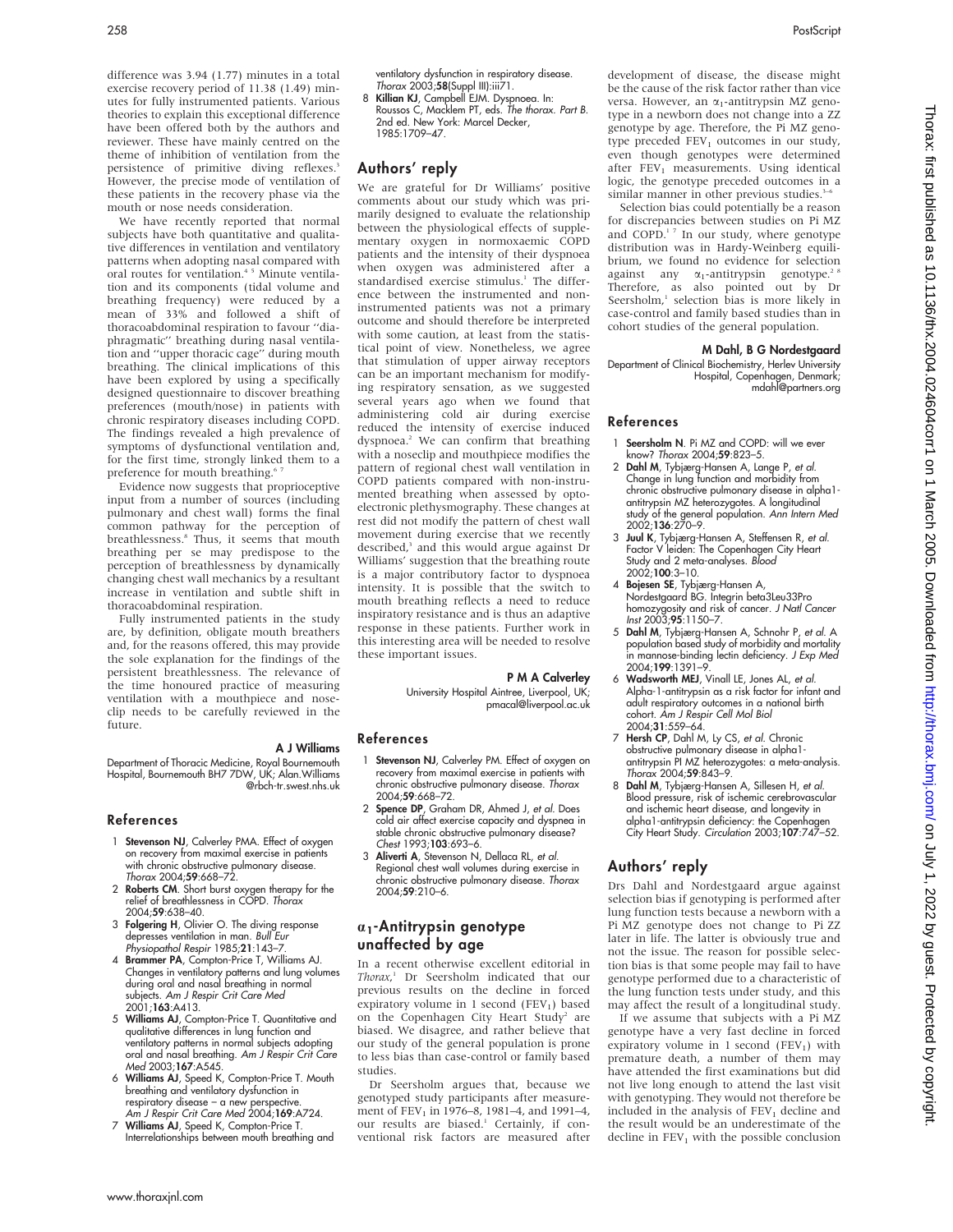that Pi MZ is not a risk factor for lung disease. This is usually called a ''survivor effect''.

The opposite may also be true. Suppose there is a reverse relationship between pulmonary function and compliance with study visits—that is, subjects with a normal  $FEV<sub>1</sub>$ , normal  $FEV<sub>1</sub>$  decline, and no lung symptoms may not attend the last visit because they feel well. This would tend to exaggerate any increased decline in FEV<sub>1</sub> and the conclusion could be that Pi MZ is an important risk factor for lung disease.

These are just two of many examples of possible biases. They show that, even if the risk factor (Pi MZ) is present from birth, it is vital to postpone the collection of tests for analysis after genotyping has been performed.

#### N Seersholm

Pulmonary Department Y, Gentofte Hospital, Niels Andersens Vej 65, DK-2900 Hellerup. Denmark; seersholm@dadlnet.dk

## Exhaled breath condensate in chronic cough

We read with interest the recent article by Niimi et al reporting low levels of exhaled breath condensate (EBC) pH in patients with chronic cough.<sup>1</sup> We and others have described low EBC pH in association with airway inflammation in allergic asthma, cystic fibrosis, and chronic obstructive pulmonary disease.2–4 In these studies there is a relatively close association between inflammation and low pH which is shown by the further fall in pH during exacerbations.<sup>2</sup> However, in nonasthmatic chronic cough, while there is a low grade inflammation present in some subjects, this is much less than would be required to invoke inflammation as the major cause of airway acidification.

It is unclear from the description of the assessment protocol how patients were allotted their individual diagnostic categories. A positive methacholine challenge test is not infrequently found in patients with reflux<sup>5</sup> and, even in classical asthma, reflux is a common phenomenon.6 We suggest that there has been a significant underdiagnosis of reflux disease in this cohort because of the lack of a structured history, the non-uniform application of investigations, and the failure to perform full oesophageal assessment, particularly manometry. We have shown that, when oesophageal manometry is not performed, a significant number of patients with reflux cough will be missed.<sup>7</sup> Proton pump inhibitors at conventional doses only temporarily increase the pH of gastric reflux and do not prevent reflux per se and, unsurprisingly, only improve symptoms in a proportion of patients with reflux cough. A failure of cough to improve with proton pump inhibitors does not therefore adequately rule out reflux cough.

The simplest explanation for the low airway pH observed by Niimi et al would be that a large proportion of the subjects had laryngopharyngeal reflux. This would also explain the otherwise surprising finding of similar EBC pH across the authors' diagnostic categories.

#### A Morice, C F Everett, S A Mulrennan

Academic Department of Medicine, Castle Hill Hospital, Cottingham, East Yorkshire HU16 5JQ, UK; a.h.morice@hull.ac.uk

### References

- 1 Niimi A, Nguyen LT, Usmani O, et al. Reduced pH and chloride levels in exhaled breath condensate of patients with chronic cough. Thorax 2004;59:608–12.
- 2 Ojoo JC, Mulrennan S, Kastelik JA, et al. Exhaled breath condensate pH and exhaled nitric oxide in allergic asthma and in cystic fibrosis. Thorax 2005;60:22–6.
- 3 Kostikas K, Papatheodorou G, Ganas K, et al. pH in expired breath condensate of patients with intlammatory airway diseases. *Am J Respir Crit*<br>*Care Med* 2002;**165**:1364–70.
- 4 Tate S, MacGregor G, Davis M, et al. Airways in cystic fibrosis are acidified: detection by exhaled<br>breath condensate. *Thorax* 2002;**57**:926–9.
- 5 Bagnato GF, Gulli S, Giacobbe O, et al. Bronchial hyperresponsiveness in subjects with gastroesophageal reflux. *Respiration*<br>2000;**67**:507–9.
- 6 Vincent DAM, Leport J, et al. Gastro-oesophageal reflux prevalence and relationship with bronchial reactivity in asthma. Eur Respir J 1997;10:2255–9.
- 7 Kastelik JA, Redington AE, Aziz I, et al. Abnormal oesophageal motility in patients with chronic cough. Thorax 2003;58:699–702.

## Authors' reply

We thank Professor Morice and his colleagues for their interest in our paper. The main issue they raise concerns the possibility that we may have missed gastro-oesophageal disorders such as reflux and dysmotility in our cohort of patients with chronic cough. In our assessment protocol we state that we used oesophageal pH measurements in most patients (32 of 50), together with a trial of proton pump inhibitors. We are pleased to read from Professor Morice that proton pump inhibitors ''only improve symptoms in a proportion of patients with reflux cough'', when they reported previously a very excellent 82% therapeutic response in this group treated with ''proton pump inhibitors, alginates and conventional advice regarding diet and posture".<sup>1</sup> We agree entirely that proton pump inhibitors are not very efficacious in reflux cough. We have not performed oesophageal manometry and are aware of Professor Morice's interesting observations. They also report that patients with abnormal oesophageal manometry respond to proton pump inhibition, and therefore we would have picked up such patients with a trial of proton pump inhibitor treatment. However, the direct link between oesophageal dysmotility and chronic cough still remains to be established.

We do not believe we have missed reflux as an associated cause of the cough and therefore do not agree with the explanation that the reduced exhaled breath condensate pH is a reflection of laryngopharyngeal reflux throughout the diagnostic categories. Rather, this is likely to be related to the chronic inflammatory and remodelling process that is present in the submucosa of chronic cough patients, associated with both asthma and non-asthmatic causes.<sup>2-4</sup> We must emphasise that we are assuming that exhaled breath condensate is a reflection of the epithelial surface liquid, which needs to be confirmed.

#### K F Chung, A Niimi

Department of Thoracic Medicine, National Heart and Lung Institute, Imperial College, Dovehouse Street, London SW3 6LY, UK; f.chung@imperial.ac.uk

#### References

- 1 Kastelik JA, Redington AE, Aziz I, et al. Abnormal oesophageal motility in patients with chronic cough. Thorax 2003;58:699–702.
- 2 Niimi A, Matsumoto H, Minakuchi M, et al. Airway remodelling in cough-variant asthma. Lancet 2000;356:564–5.
- 3 Boulet LP, Milot J, Boutet M, et al. Airway inflammation in non-asthmatic subjects with chronic cough. Am J Respir Crit Care Med 1994;149:482–9.
- 4 Niimi A, Cosio B, Oates T, et al. Airway inflammation and remodelling in non-asthmatic patients with chronic cough: comparison with asthmatics. Am J Respir Crit Care Med 2003;167:A353.

## Bilateral non-traumatic second rib fracture after bilateral first rib resection for TOS

Thoracic outlet syndrome (TOS), which is caused by osseous and soft tissue abnormalities and presents as tingling, paraesthesia, and weakness of the extremity, is a controversial subject. Surgical treatment for TOS is seen as the last resort and involves resection of the first rib and scalenotomy and leads to an overall improvement of 70% over a period of 5 years.<sup>1</sup> The most common postoperative complications are pneumothorax, injury to the subclavian artery and vein, or brachial plexus and long thoracic nerve.<sup>2</sup> Second rib fracture as a complication after surgery for TOS has not previously been described.

A 54 year old woman had been symptomatic with bilateral constant numbness, tingling, paraesthesia, and weakness exacerbated by sports and exercises for well over 10 years. Numerous attempts at conservative treatment had failed. She also had bilateral omarthrosis which had been treated by previous acromioclavicular joint resection and subacromial decompression. Nevertheless, the symptoms persisted and increased in both ulnar innervated segments of the arm. The hyperabduction test (Wright) was positive on both sides. In conjunction with her other symptoms, a diagnosis of bilateral neurovascular TOS was established and the patient underwent transaxillary first rib resection on the right side. Any injury to the second rib during surgery could be ruled out. Her recovery was uneventful and both pain and numbness were greatly improved.

Two months later transaxillary first rib resection was performed on the left side. Again the symptoms improved. Three weeks after this operation the patient felt a sudden crack and tenderness in her left shoulder girdle with no previous minor or major trauma. Radiographs showed an anterolateral left second rib fracture. Two months later the patient developed sudden tenderness in her right shoulder, again with no previous trauma, and a posterolateral second rib fracture was diagnosed by radiography. An osteodensitometric study showed only a slightly deficient calcium intake of estimated 1150 mg instead of 1500 mg per day. T-scores were within the normal range and no diagnosis of osteoporosis could be established. A technetium-99m bone scan and a SPECT showed increased pathological activity in both second ribs consistent with the fractures, but no other abnormalities (fig 1). The patient was treated conservatively and recovered very well; she has had no further problems.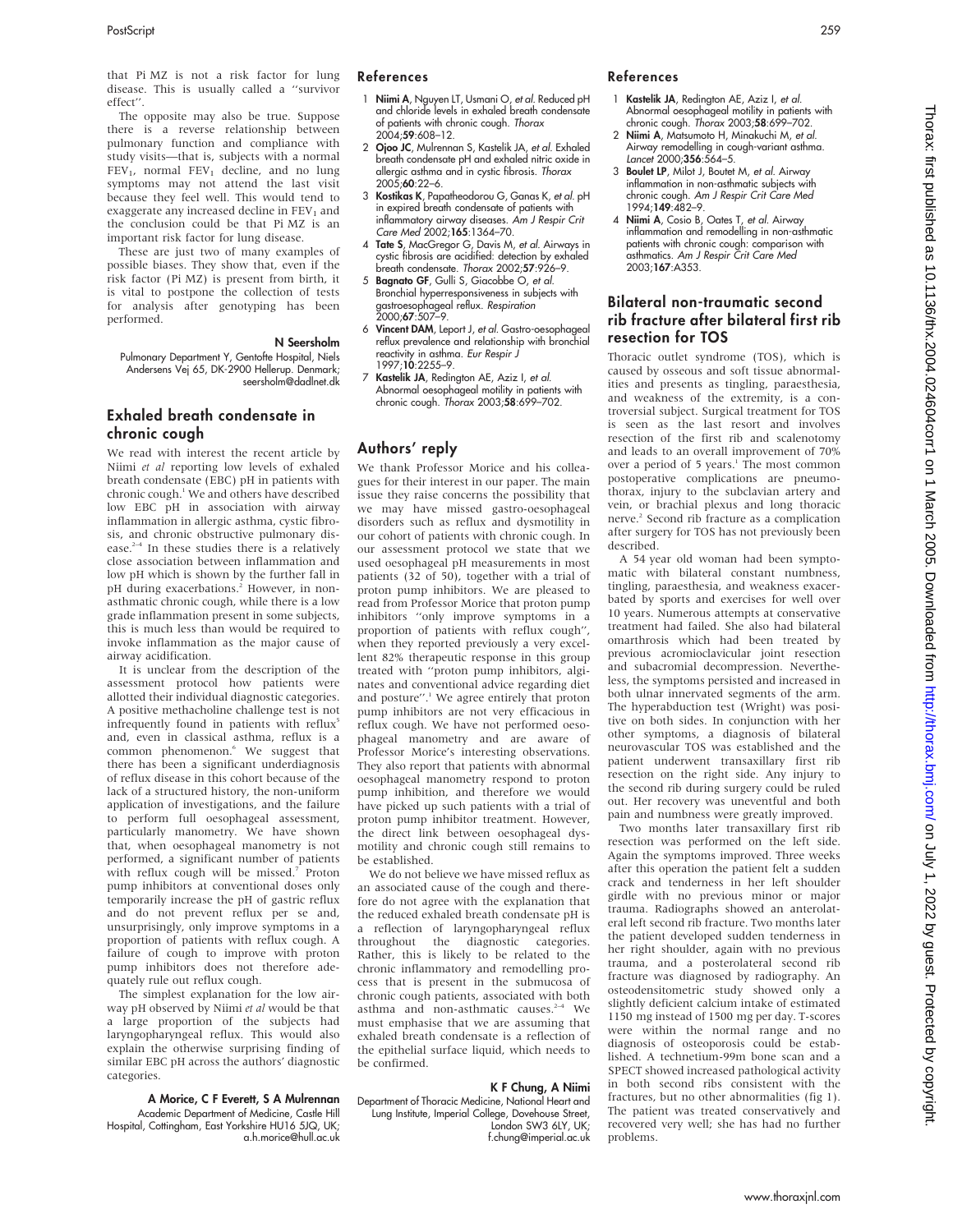

Figure 1 Technetium-99m bone scan of patient.

Fractures of the first rib are very rare and bilateral fractures are even more uncommon.<sup>3–9</sup> Bilateral fracture of the second rib has not been described previously. After first rib resection the second rib becomes the most cranial rib and thus takes the place of the former first rib. Second rib fracture after first rib resection can therefore be compared with first rib fractures in patients who have not undergone first rib resection. Several theories on the aetiology of first rib fractures exist.<sup>6</sup> Traumatic fractures usually involve not only the first rib but also the clavicle or scapula. Considerable force is required to fracture the first rib since it is protected very well by soft tissue and the clavicle and scapula. Nontraumatic fractures occur without adequate trauma and are regarded as stress fractures and usually can be found in the weakest portion of the rib.<sup>3–8</sup> Fractures present with upper chest pain and tenderness.<sup>3</sup> Some authors have doubted the existence of this type of fracture and classify it as a congenital anomaly. $<sup>1</sup>$ </sup>

Most authors explain the stress fracture by the anatomy of the first rib.<sup>3–8</sup> The rib is broad and flat and weakened by the groove where the subclavian artery crosses it. The scalene muscles produce a bending force in the rib causing it to fracture. This theory has been questioned since it would mean that all fractures would occur at the same location.<sup>3</sup> After first rib resection for TOS the second rib takes the place of the first rib and faces the same stress as the former first rib. The second rib is thinner and not as wide as the first rib, leaving it even more vulnerable to stress. This can explain the relatively short time between first rib resection and fracture of the second rib on the left side in our patient. This left the rib with insufficient time to adapt to the increased force after first rib resection. The clavicle may exert pressure on the second rib, particularly when carrying heavy loads. Our patient denied vigorous exercise before the fracture. The fracture of the right second rib may be explained by increased stress due to impaired movement of the left shoulder. Furthermore, scar remodelling around the rib may have impaired motion leaving the rib prone to fracture. The two fractures occurred in different parts of the rib. We conclude that there is no point of least resistance in the second rib. Also, no muscle insertion on the rib is responsible for the fracture. A pathological fracture resulting from bone metastases was ruled out and there was no osteoporosis which would have made the bones more prone to trauma. We classify the fractures as spontaneous non-traumatic fractures in an otherwise healthy patient.

Spontaneous non-traumatic fractures of the first and second ribs remain a controversial topic. The fractures presented with pain and tenderness. Upper chest pain is the only symptom in such patients, and a second rib fracture should be considered in patients who develop chest pain after first rib resection.

#### M G Jakubietz, R G Jakubietz, J G Gruenert Kantonsspital St Gallen, Handchirurgie, St Gallen,

Switzerland

#### M Langer

Universitätsklinikum Münster, Unfall-, Handchirurgie, Münster, Germany

Correspondence to: Dr M G Jakubietz, Kantonsspital St Gallen, Handchirurgie, St Gallen, Switzerland 9007; Michael.jakubietz@kssg.ch

#### References

- 1 Atasoy E. Thoracic outlet compression syndrome. Orthop Clin North Am 1996;27:265–303.
- 2 Leffert RD. Complications of surgery for thoracic outlet syndrome. Hand Clin 2004;20:91-8.
- 3 Tsukada A, Uchiyama S, Toriumi H, et al. Nontraumatic bilateral first rib fractures. Acta Orthop Belg 1998;64:406-8.
- 4 Leung H, Stirling A. Stress fracture of the first rib without associated injuries. Injury 1991;22:483–4.
- 5 Dwivedi S, Varma A. Bilateral fracture of the first ribs. J Trauma 1983:538–9.
- 6 Lorentzen J, Movin M. Fracture of the first rib. Acta Orthop Scand 1976;47:632–4.
- Frangakis E. Fractures of the first rib. Acta Orthop Scand 1967;38:193–8.
- 8 Breslin FJ. Fracture of the first rib unassociated with fractures of other ribs. Am J Surg 1937;38:384–9.
- 9 Jenkins S. Spontaneous fractures of both first ribs. J Bone Joint Surg 1952;34:9–13.
- 10 **Bowie ER**, Jacobsen HG. Anomalous development of the first rib simulating isolated fracture. Am J Roentgenol 1945;53:384–9.

# BOOK REVIEW

## Chronic Obstructive Pulmonary Disease: Second Edition

P M A Calverley, W MacNee, N B Pride, P M Rennard, Editors. London: Arnold, 2003, £110.00. ISBN 0 340 807180

If I want to find the latest research papers quickly, the internet is the place to go. For advice on management there is no shortage of reputable guidelines. So what use is the old style textbook? The editors of the second edition of Chronic Obstructive Pulmonary Disease touch on this question as they introduce their own book and suggest that what they offer is time and depth. A textbook allows consideration of all aspects of a disease—not just the latest trials in COPD but the development and pathophysiology of the condition—and time to address the full background to active research topics even if the very latest advances cannot be incorporated. Contributors to a textbook have the opportunity to present a detailed exposition of a topic in a way that few readers could manage themselves via a trawl of the internet.

So has this opportunity been taken in Chronic Obstructive Pulmonary Disease? Overall, I think it has. No textbook is meant to be read from cover to cover and I haven't tried, but I did start at the beginning and, if thoughtful consideration is the hallmark of a textbook, then the opening chapter on definitions certainly sets the correct tone. Anyone who weaves Alice in Wonderland and Karl Popper into the first few pages of a medical book is doing rather more than going through the motions. This is a nice start, but perhaps the real test of any textbook is how well it explains the topics on which the reader is ignorant. I found myself worryingly spoilt for choice but decided to start with the chapters on ''Oxidative Stress'' and ''Airway Repair'', both of which are written by members of the editorial team. The styles are different but I learned from both. The chapter on ''Oxidative Stress'' is certainly detailed but worth the effort, and the briefer chapter on ''Airway Repair'' provided an extremely useful summary for an uninitiated person like myself. Several other chapters also brought rewards, not least those on ''Lung Mechanics'' and ''Exercise'' and the well written summary of ''Pulmonary Rehabilitation''. The smaller number of chapters whose subject matter I like to think I know well inevitably seemed a little less informative, but there are none anywhere near poor enough to be highlighted here. There is far more to applaud than to be disappointed with.